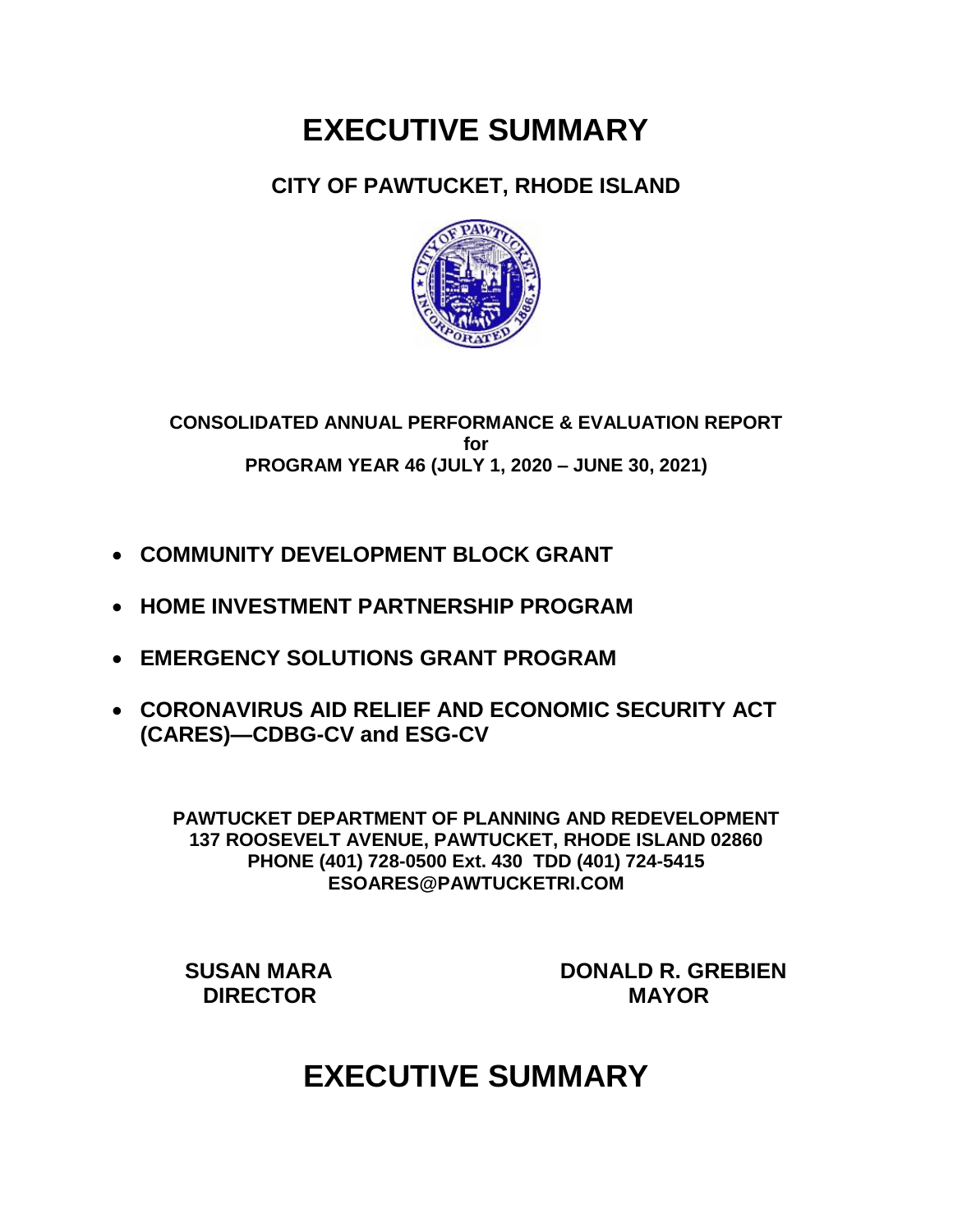#### I. **Explanation of Report**:

The City of Pawtucket, Rhode Island expended \$1,208,702 in Community Development Block Grant funds, \$294,157 in HOME Housing Investment Partnerships Program and \$165,014.62 in Emergency Solutions Grant for a total of \$1,667,873.62 HUD funds for FY 2020-2021 (July 1, 2020-June 30, 2021). With these funds, the City of Pawtucket undertook a variety of activities designed to "develop a viable urban community, provide decent housing and a suitable living environment, and expand economic opportunities, principally for persons of low and moderate income".

The attached report presents an accounting of where those funds were directed and an overall evaluation of how well the City of Pawtucket performed in meeting the goals originally identified in the City's Five-Year Consolidated Plan (2020-2024).

Appendix A provides an overview of the three federal programs—the Community Development Block Grant, the HOME Investment Partnership Program, and the Emergency Solutions Grant.

Any questions concerning this report should be directed to Edward G. Soares, Community Development Program Manager, Department of Planning and Redevelopment at (401) 728-0500 ext. 441. esoares@pawtucketri.com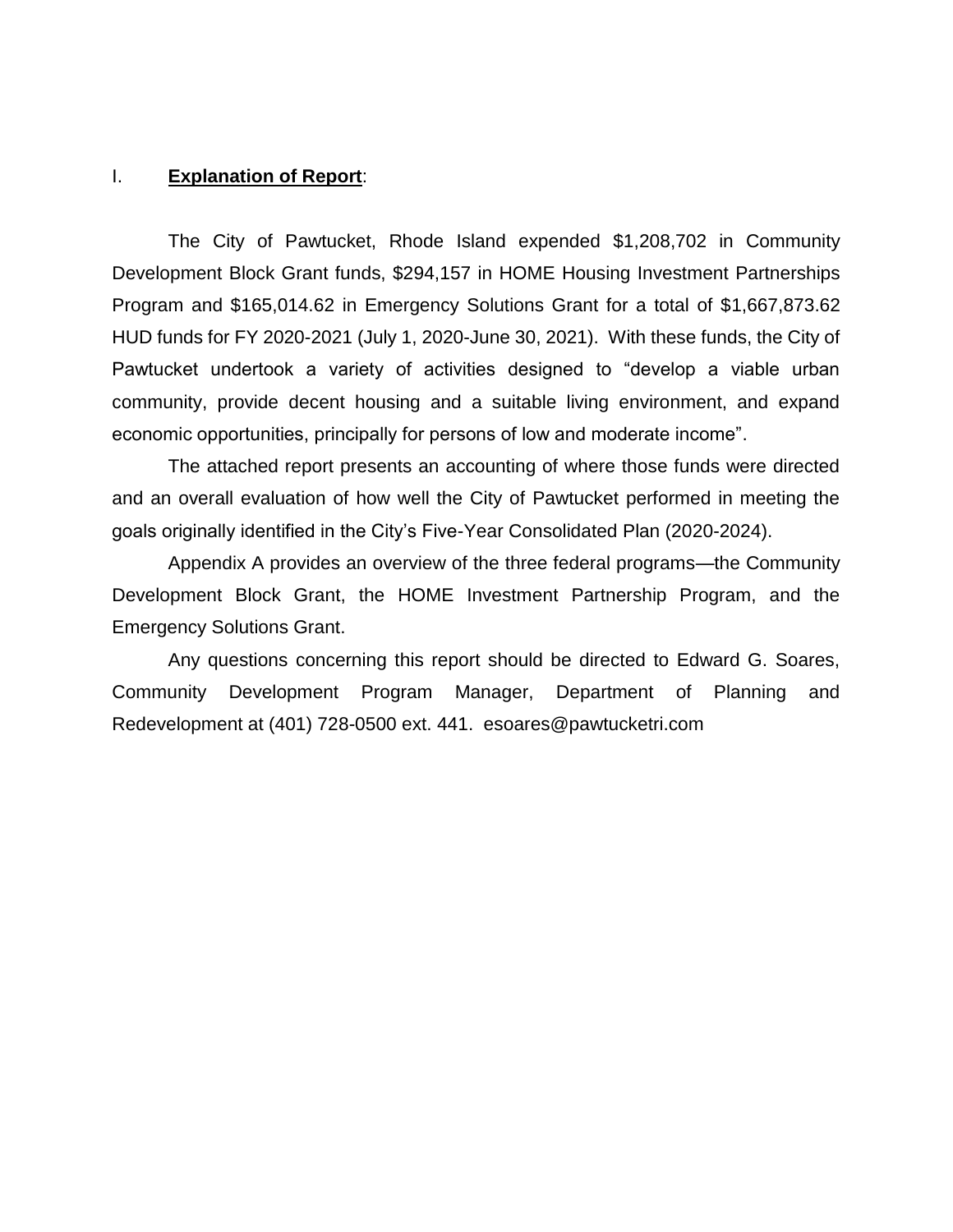### **Ad published in the Pawtucket Times Monday, September 13, 2021**

**Copy of AD**

#### **City of Pawtucket**

#### **PUBLIC NOTICE**

2020-2021 Consolidated Annual Performance and Evaluation Report Availability/Opportunity for Citizen Comment

The City of Pawtucket, RI is announcing the availability of the Performance Report for citizen review and comment. Copies of the **2020-2021** (July 1, 2020– June 30, 2021) **Consolidated Annual Performance and Evaluation Report,**  detailing all Community Development Block Grant, HOME Housing, and Emergency Solutions Grant expenditures and accomplishments for the program year concluded June 30, 2021 as well as details of the Coronavirus Aid Relief and Economic Security Act (CARES)--CDBG-CV and ESG-CV expenditures, are available at the following locations during normal business hours:

> Pawtucket Department of Planning and Redevelopment 137 Roosevelt Avenue, 1<sup>st</sup> Floor, Pawtucket, RI 02860

> > Pawtucket Public Library 13 Summer Street, Pawtucket, RI 02860

City Clerk Pawtucket City Hall 137 Roosevelt Avenue, Pawtucket, RI 02860

Or online at [www.pawtucketri.com](http://www.pawtucketri.com/) > Departments > Planning

All locations are accessible to the disabled. Individuals requiring special assistance to take part in the review of these documents are requested to contact the Pawtucket Department of Planning and Redevelopment at the number shown below.

Citizen comment on the Performance Report will be accepted until **September 28, 2021.** All comments should be addressed to:

> 2020-2021 Consolidated Annual Performance and Evaluation Report Pawtucket Department of Planning and Redevelopment 137 Roosevelt Avenue Pawtucket, RI 02860

Phone: (401) 728-0500, Ext. 430 TDD (401) 722-8239 E-mail: [esoares@pawtucketri.com](mailto:esoares@pawtucketri.com)





Susan Mara, Director **Donald R. Grebien, Mayor**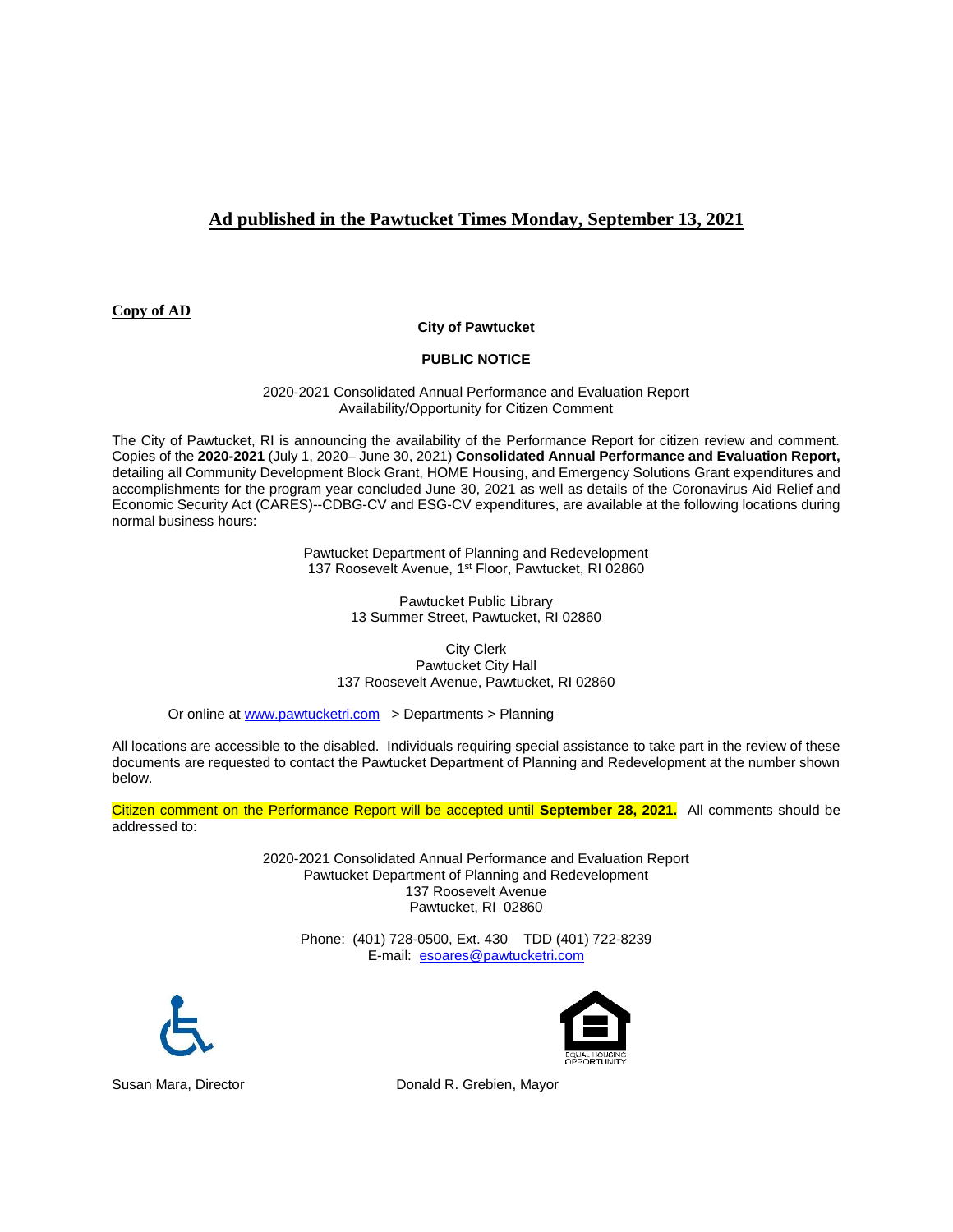### II. **Summary of CDBG/ESG/HOME Expenditures**

As part of the Department of Housing and Urban Development's (HUD) new streamlining efforts, the City of Pawtucket now enters all of its CDBG/ESG/HOME project information via electronic transfer (computer). As such, HUD is now able to extract whatever information it needs to ensure that the City of Pawtucket is complying with applicable federal guidelines by using the HUD IDIS system. In addition to the IDIS reports, we have prepared more succinct program expenditure reports covering the CDBG, ESG and HOME Programs.

Most importantly, we have included a copy of the CDBG financial summary, which details the total amount of CDBG resources available and the total amount of CDBG funds expended. The report also calculates the percentage of dollars expended on activities designed to benefit low and moderate-income citizens. The CDBG regulations require that grantees meet a minimum low/moderate income benefit test of 70%, to be exercised over a one, two, or three year period. The City of Pawtucket has chosen to employ a three-year certification period (July 1, 2018–June 30, 2021) to meet the 70% benefit test required by HUD.

In this the last year of the three-year cycle, (July 1, 2020-June 30, 2021) the City of Pawtucket expended 94% of all CDBG activity dollars on projects, which directly benefited low and moderate-income Pawtucket residents (see financial summary attachment).

| July 1, 2018 to June 30, 2019 Year 1 | $97\%$ |
|--------------------------------------|--------|
| July 1, 2019 to June 30, 2020 Year 2 | 61%    |
| July 1, 2020 to June 30, 2021 Year 3 | $94\%$ |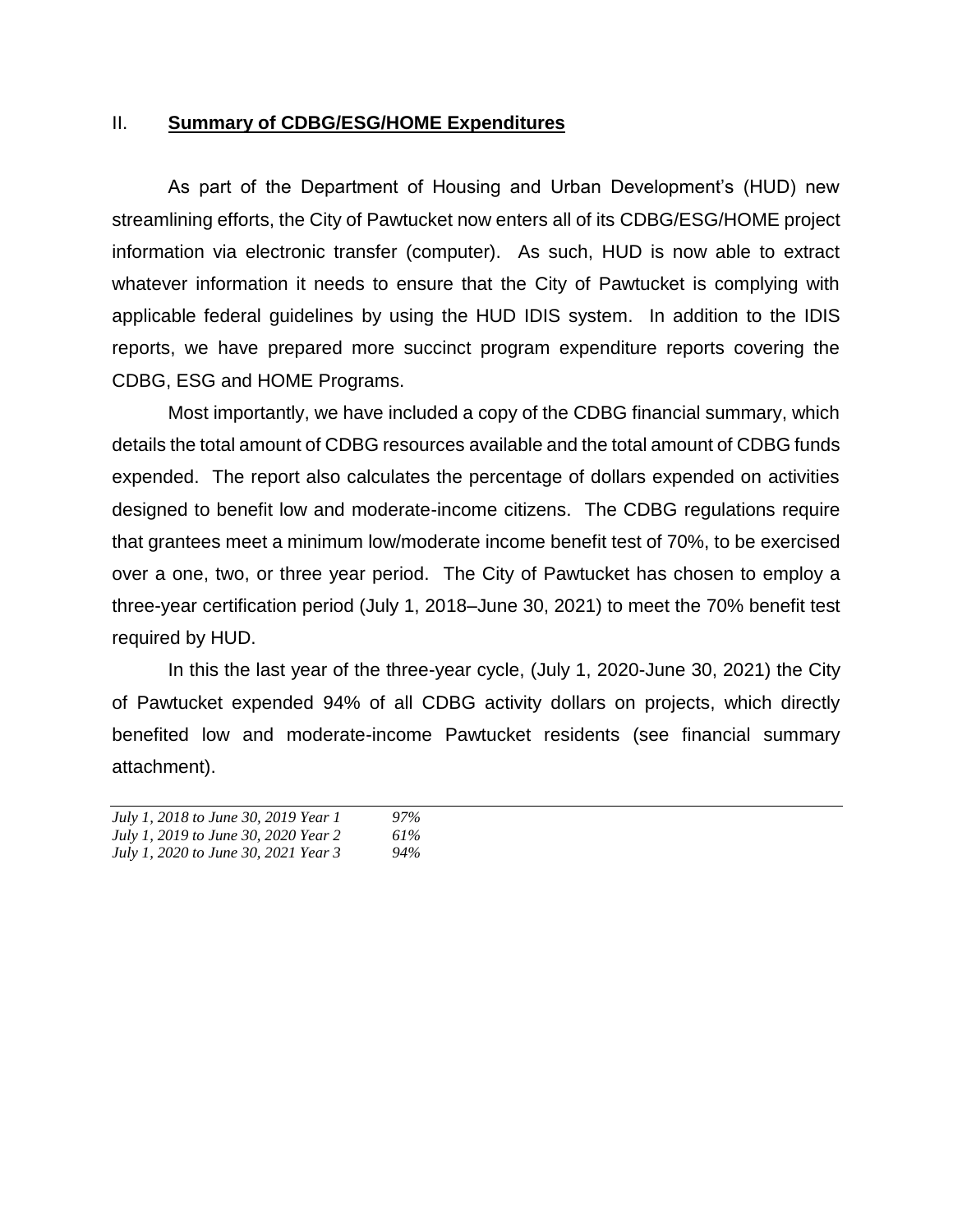#### **City of Pawtucket, RI 2020-2021 Community Dev. Block Grant Performance Report (July 1, 2020 - June 30, 2021) Expenditure Report**

| <b>CDBG Project</b>                                       | <b>IDIS Proj.</b><br><b>Number</b> | PY 2020-2021<br><b>Expenditures</b> | <b>National</b><br><b>Objective</b>   |
|-----------------------------------------------------------|------------------------------------|-------------------------------------|---------------------------------------|
| <b>Public Service Programs</b>                            |                                    |                                     |                                       |
| Leon Mathieu Senior Ctr.-Senior Services / Transportation | 2831                               |                                     | \$170,000.00 Low/mod. Income clients  |
| Blackstone Health-New Horizon Adult Day Care              | 2832                               |                                     | \$30,000.00   Low/mod. Income clients |
| YMCA - School Age Child Care Services                     | 2833                               |                                     | \$5,000.00 Low/mod. Income clients    |
| Day One - Sexual Assault Services                         | 2834                               |                                     | \$4,000.00   Low/mod. Income clients  |
| Boys & Girls Club: Camp Rams bottom                       | 2837                               |                                     | \$15,000.00   Low/mod. Income clients |
| Boys & Girls Club: Summer Teen Program                    | 2838                               |                                     | \$3,000.00   Low/mod. Income clients  |
| <b>Farm Fresh RI Harvest Kitchen Job Training Program</b> | 2840                               |                                     | \$5,000.00   Low/mod. Income clients  |
| Robotics Program Shea and Slater                          | 2842                               |                                     | \$10,544.58   Low/mod. Income clients |
| <b>BVCAP Woodlawn Community Center</b>                    | 2843                               |                                     | \$42,000.00   Low/mod. Income clients |
| Pawtucket Soup Kitchen                                    | 2844                               |                                     | \$32,400.00   Low/mod. Income clients |
| Blackstone Valley Emergency Food Center                   | 2845                               |                                     | \$15,148.51   Low/mod. Income clients |
| <b>BVCAP Fair Housing Advocate</b>                        | 2846                               |                                     | \$7,790.00 Low/mod. Income clients    |
| PUBLIC SERVICES PAGE SUBTOTAL                             |                                    | \$339,883.09                        |                                       |

| <b>CDBG Project</b>                                         | <b>IDIS Proj.</b> | PY 2020-2021        | <b>National</b>                    |
|-------------------------------------------------------------|-------------------|---------------------|------------------------------------|
|                                                             | <b>Number</b>     | <b>Expenditures</b> | <b>Objective</b>                   |
| <b>Public Facility Improvements</b>                         |                   |                     |                                    |
| Independence Square HVAC Improvements                       | 2748              |                     | 3,533.45   Low/mod. Income clients |
| Pawt. Housing 560 Prospect Street Redevelopment             | 2863              |                     | 55,000.00 Low/mod. Income clients  |
| Pawtucket Advisory Commission on Arts and Culture-paint box | 2643              |                     | 900.00 Low/mod Area benefit        |
| Payne Park New Splash Park                                  | 2716              |                     | 3,623.41   Low/mod Area benefit    |
| Blackstone Valley Bikeway/William Blackstone Park           | 2814              |                     | \$306,318.11 Low/mod Area benefit  |
| Roosevelt Ave./Slater Mill RIDOT                            | 2467              |                     | \$10,874.08 Low/mod Area benefit   |
| Tidewater Park - Taft Street                                | 2470              |                     | \$290.00 Low/mod Area benefit      |
| Exchange St. Streetscape Pedestrian Safety Improvements     | 2718              |                     | \$12,500.00 Low/mod Area benefit   |
| City Street Tree Planting in eligible neighborhoods         | 2857              |                     | \$16,503.00 Low/mod Area benefit   |
| Transit-Oriented Development                                | 2657              |                     | \$4,751.09 Low/mod Area benefit    |
| BUBLIC FAOU ITY CUB TOTAL                                   |                   | <b>CAAA COO AA</b>  |                                    |

**PUBLIC FACILITY SUB-TOTAL** \$414,293.14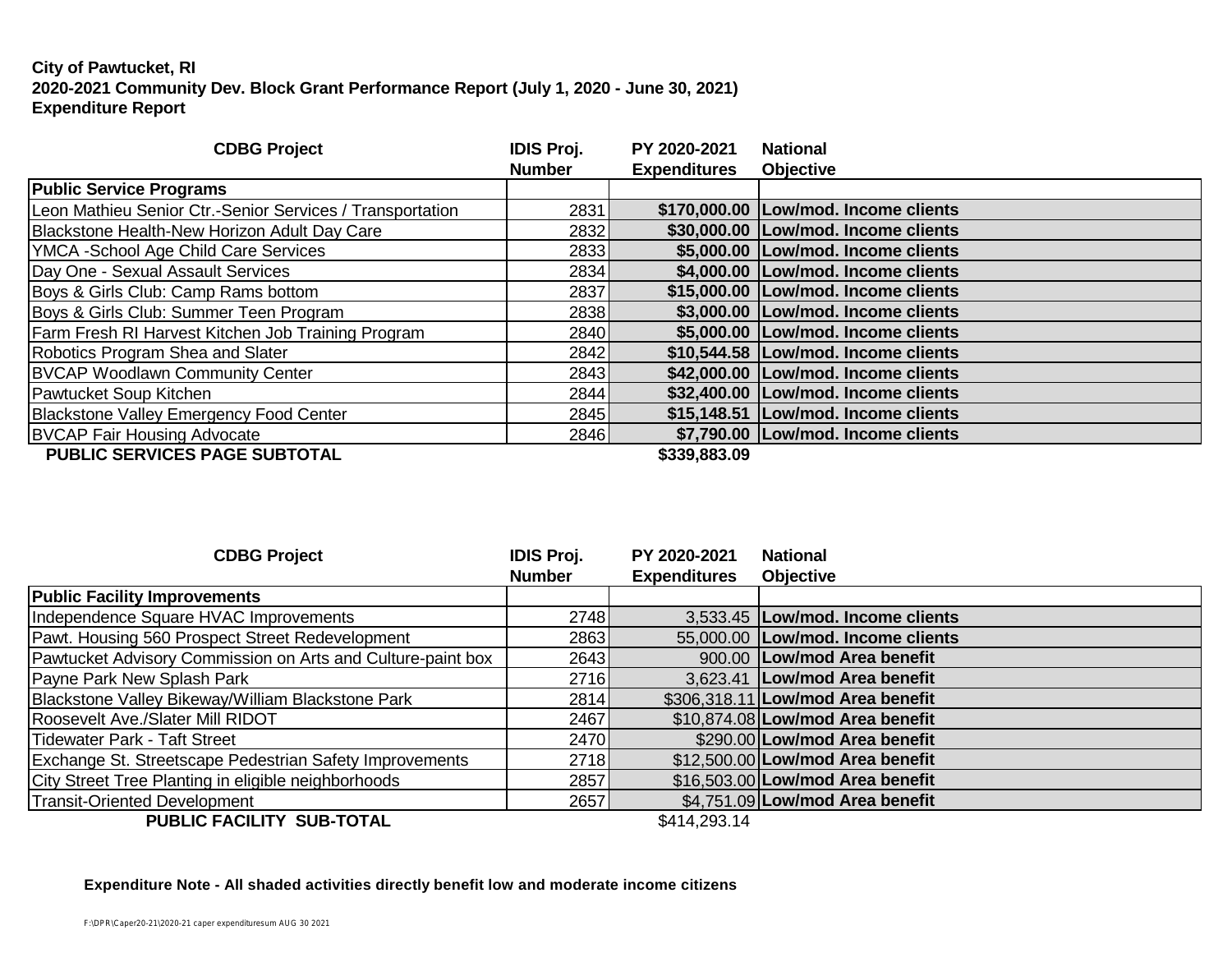### **City of Pawtucket, RI 2020-2021 Community Dev. Block Grant Performance Report (July 1, 2020 - June 30, 2021) Expenditure Report**

| <b>CDBG Project</b>                               | <b>IDIS Proj.</b><br><b>Number</b> | PY 2020-2021<br><b>Expenditures</b> | <b>National</b><br><b>Objective</b> |
|---------------------------------------------------|------------------------------------|-------------------------------------|-------------------------------------|
|                                                   |                                    |                                     |                                     |
| <b>Economic Development</b>                       |                                    |                                     |                                     |
| Snipz Hair Salon Small Business Loan              | 2858                               |                                     | 10,000.00   Low/mod. Income clients |
| Joyful Hearts Day Care Center Small Business Loan | 2859                               |                                     | 10,000.00   Low/mod. Job benefit    |
| The Met Rest. Small Business Loan                 | 2860                               |                                     | 10,000.00   Low/mod. Job benefit    |
| 10 Rocks Rest. Small Business Loan                | 2861                               |                                     | 10.000.00 Low/mod. Job benefit      |
| Progreso Latino Minority Business Outreach        | 2862                               |                                     | $$13,587.22$ Low/mod. Job benefit   |
| <b>ECONOMIC DEVELOPMENT SUB-TOTAL</b>             |                                    | \$53,587.22                         |                                     |

| <b>CDBG Project</b>                                           | <b>IDIS Proj.</b> | PY 2020-2021        | <b>National</b>              |
|---------------------------------------------------------------|-------------------|---------------------|------------------------------|
|                                                               | <b>Number</b>     | <b>Expenditures</b> | <b>Objective</b>             |
| <b>Pawt. Redevelopment Agency Renewal Activities</b>          |                   |                     |                              |
| Dispo./Property Mgmt. of PRA Properties                       | 2849              |                     | \$3,982.50 Slums/blight spot |
| 258 Pine Street Demolition - Slum Blight Health Safety Remedy | 2796              |                     | \$47,221.13 Slums/blight     |
| <b>PRA RENEWAL SUB-TOTAL</b>                                  |                   | \$51,203.63         |                              |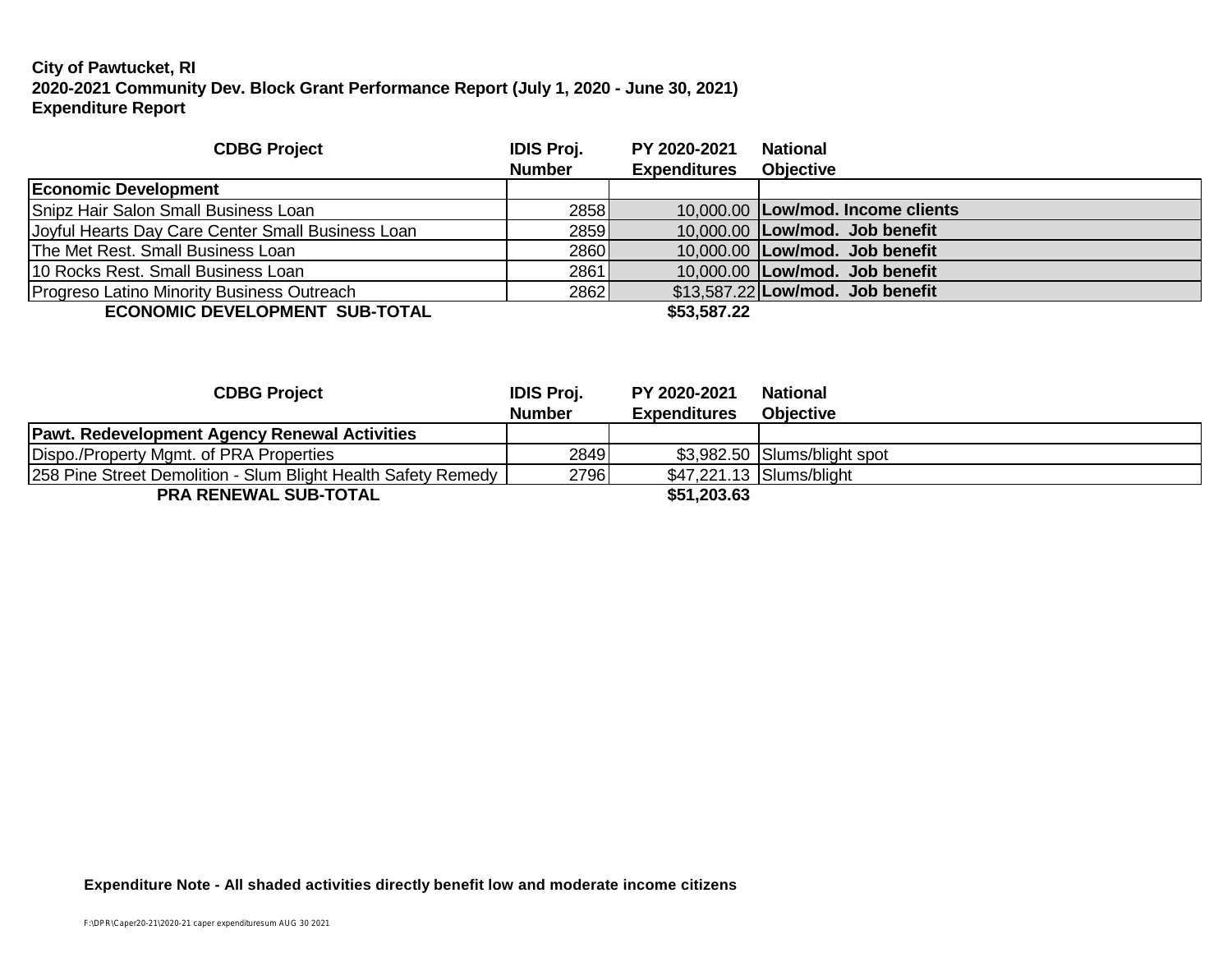#### **City of Pawtucket, RI 2020-2021 Community Dev. Block Grant Performance Report (July 1, 2020 - June 30, 2021) Expenditure Report**

| <b>Number</b> | <b>Expenditures</b> |                                                                  |
|---------------|---------------------|------------------------------------------------------------------|
|               |                     | <b>Objective</b>                                                 |
| 2847          |                     | \$264,735.66 Planning General Administration Cost                |
|               |                     | \$67,282.26 Planning General Administration Cost                 |
|               |                     | \$17,717.20 General Administration Cost                          |
|               |                     |                                                                  |
|               |                     | $A$ 000 700 00 $\omega$ CDDC $\omega$ is a discuss facilies over |
|               |                     | 2848<br>2856<br>\$349,735.12                                     |

| <b>GRAND EXPENDITURE TOTAL</b>               | \$1,208,702.20 all CDBG expenditures for the year                      |
|----------------------------------------------|------------------------------------------------------------------------|
| IADMIN./PLANNING COSTS                       | \$349,735.12 administration costs for the year                         |
| <b>ITOTAL DIRECT ACTIVITY EXPENDITURES</b>   | \$858,967.08 all direct activity expenditures excluding administration |
| <b>ILOW/MOD BENEFIT ACTIVITY EXPENDITURE</b> | \$807,763.45 all low/moderate income expenditures                      |
| 2020-21 % BENEFIT LOW/MOD PERSONS            | 94.04% percentage directed to low/moderate income benefit              |

**Three Year Minimum Average Required 70% 2018-2019 Year One Average 97% 2019-2020 Year Two Average 61% 2020-2021 Year Three Average 94%**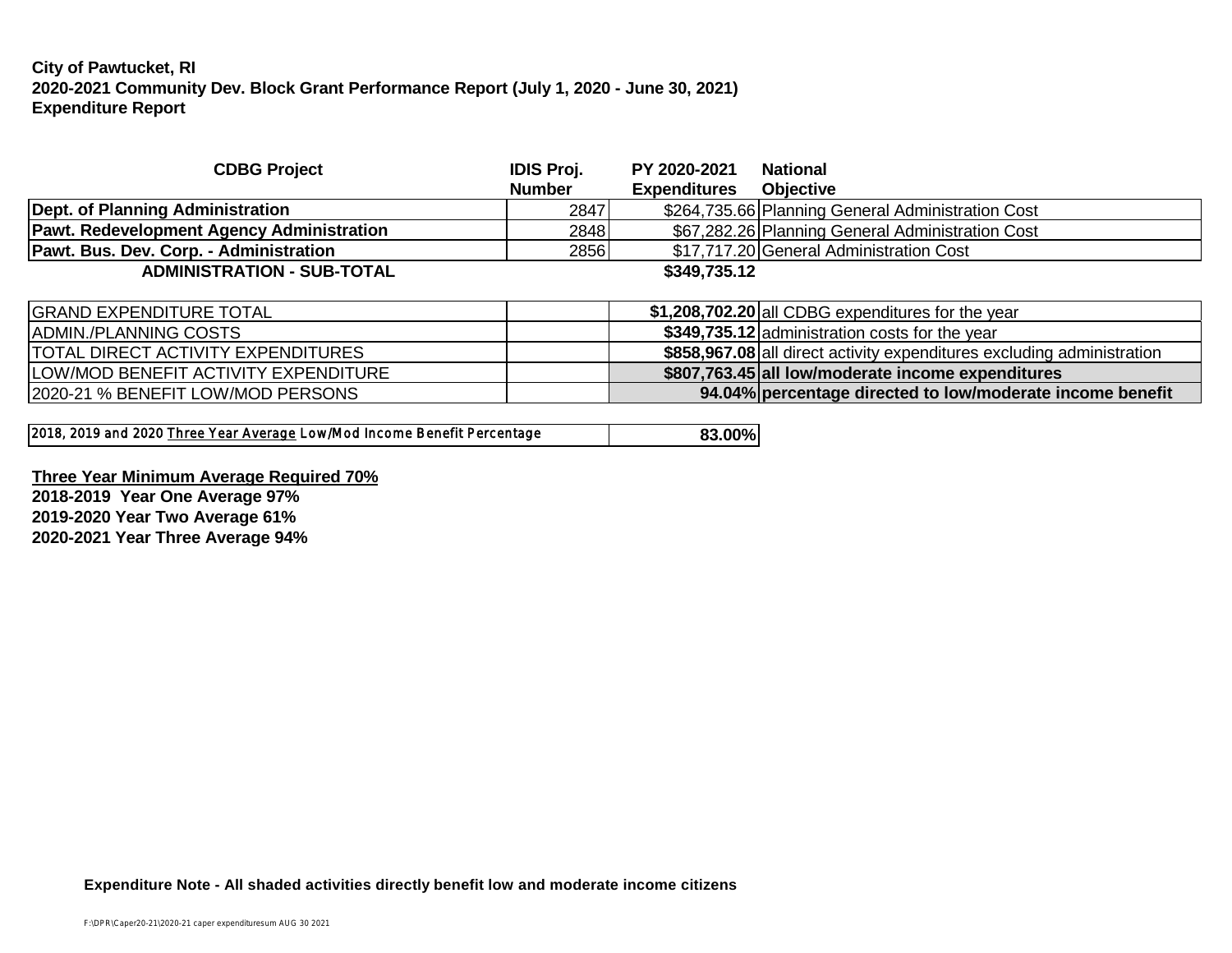### **City of Pawtucket, RI 2020-2021 Emergency Solutions Grant Performance Report (July 1, 2020 - June 30, 2021) Expenditure Report**

| <b>ESG Project</b>                                          | <b>IDIS Proj.</b> | PY 2020-2021        | <b>National</b>                               |
|-------------------------------------------------------------|-------------------|---------------------|-----------------------------------------------|
|                                                             | <b>Number</b>     | <b>Expenditures</b> | <b>Objective</b>                              |
| Blackstone Valley Advocacy Ctr. (Bal. 2019-2020)            | 2786              |                     | \$652.54 Domestic Violence Shelter            |
| <b>Blackstone Valley Advocacy Ctr.</b>                      | 2851              |                     | \$40,000.00 Domestic Violence Shelter         |
|                                                             |                   |                     |                                               |
| House of Hope-Access to Hope Dexter Street (Bal. 2019-2020) | 2787              |                     | \$8,589.56 Homeless Day Program               |
| House of Hope-Access to Hope Dexter Street                  | 2852              |                     | \$46,436.83 Homeless Day Program              |
|                                                             |                   |                     |                                               |
| <b>Crossroads Rhode Island</b>                              | 2853              |                     | \$57,401.69 Rapid Rehousing Rental Assistance |
|                                                             |                   |                     |                                               |
| <b>Emergency Shelter Grant-Administration</b>               | 2830              |                     | \$11,934.00 Grant Administration              |
|                                                             |                   |                     |                                               |
| <b>ESG TOTAL</b>                                            |                   | \$165,014.62        |                                               |

#### **City of Pawtucket, RI**

**2020-2021 HOME Housing Investments Partnerships Performance Report (July 1, 2020 - June 30, 2021)**

#### **Expenditure Report**

|                                                           | <b>IDIS Proj.</b> | PY 2020-2021        |                                                                              |
|-----------------------------------------------------------|-------------------|---------------------|------------------------------------------------------------------------------|
| <b>HOME Projects</b>                                      | <b>Number</b>     | <b>Expenditures</b> | <b>ACCOMPLISHMENTS</b>                                                       |
| 560 Prospect Street - Substaintail Rehabilitation 2 units | 2551              |                     | \$210,000.00 Units being rented by tenants with income below 60% median      |
|                                                           |                   |                     |                                                                              |
| Blackstone Valley ARC - Tenant Based Rental Assistance    | 2815              |                     | \$8,218.00 Provided Rental Vouchers for Income Qualified Handicapped unit    |
|                                                           |                   |                     |                                                                              |
| Administration 2020-2021                                  | 2850              |                     | \$55,939.00 General Administration expenses                                  |
|                                                           |                   |                     |                                                                              |
| Pawt. Central Falls Development CHDO Admin                | 2866              |                     | \$20,000.00 Community Housing Development Organizations maximum 5% set-aside |
|                                                           |                   | \$294,157.00        |                                                                              |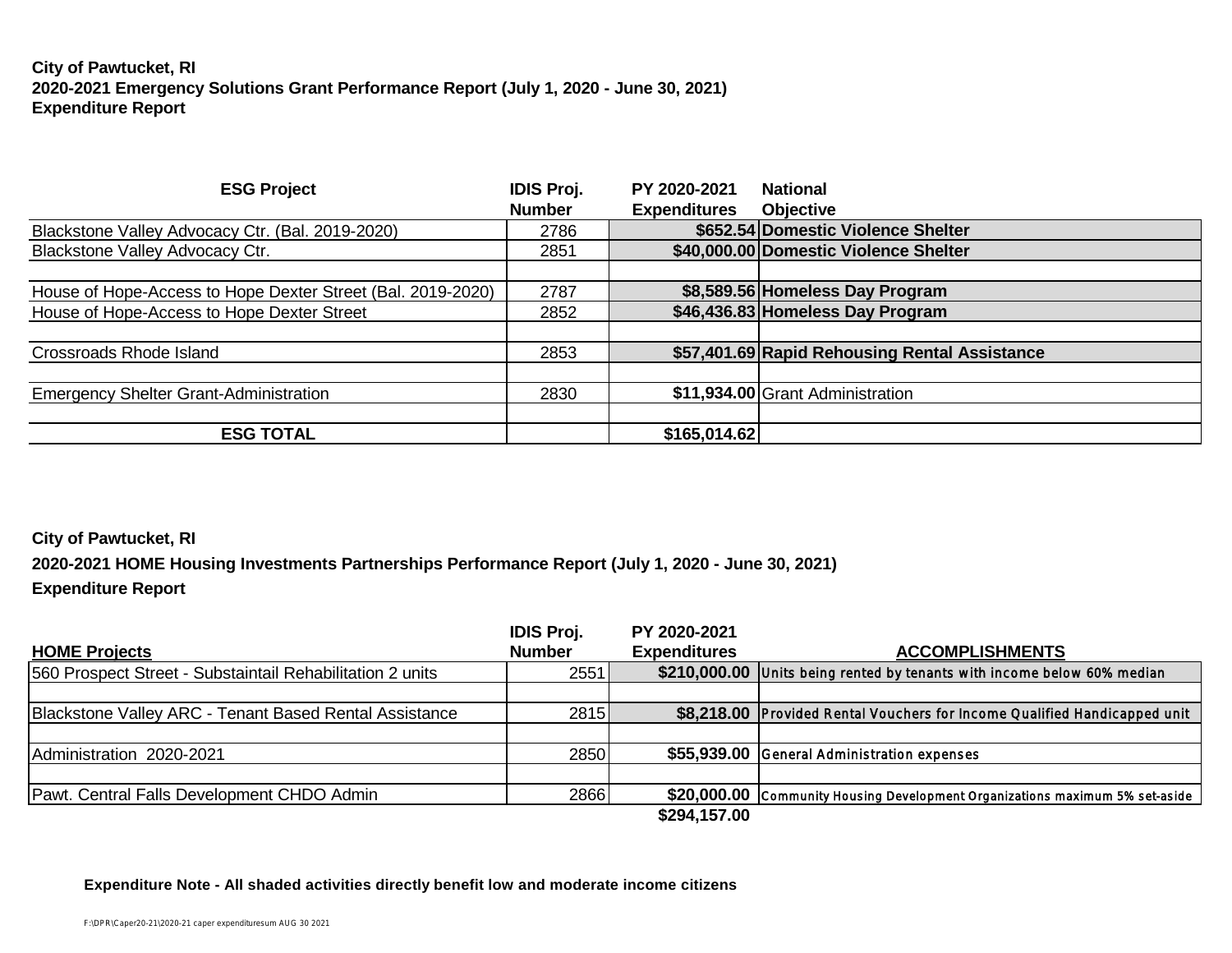#### **City of Pawtucket, RI**

**2020-2021 Coronavirus Aid Relief and Economic Security Act (CARES) Performance Report (July 1, 2020 - June 30, 2021) Expenditure Report**

| <b>CDBG-CV Public Service Project</b>                                | <b>IDIS Proj.</b> | PY 2020-2021        | National                              |
|----------------------------------------------------------------------|-------------------|---------------------|---------------------------------------|
|                                                                      | <b>Number</b>     | <b>Expenditures</b> | <b>Objective</b>                      |
| Senior Center - Food insecurity response to Covid-19                 | 2826              |                     | \$97,899.92   Low/mod. Income clients |
| Blackstone Valley Emergency Food Center - Food Insecurity            | 2820              |                     | \$43,145.00   Low/mod. Income clients |
| Pawtucket Housing Authority - Food Insecurity to respond to Cov 2823 |                   |                     | \$53,741.00   Low/mod. Income clients |
| Boys & Girls Club Afterschool Program response to Covid-10           | 2821              |                     | \$52,948.98   Low/mod. Income clients |
| <b>CV-PUBLIC SERVICES PAGE SUBTOTAL</b>                              |                   | \$247,734.90        |                                       |

| <b>CDBG-CV ECONOMIC DEVELOPMENT</b>                             | <b>IDIS Proj.</b> | PY 2020-2021        | <b>National</b>                     |
|-----------------------------------------------------------------|-------------------|---------------------|-------------------------------------|
|                                                                 | <b>Number</b>     | <b>Expenditures</b> | <b>Objective</b>                    |
| Gallery Events, LLC Covid-19 Emergency Business Loan            | 2816              |                     | \$10,000.00 Low/mod. Job benefit    |
| Kmagic Studio Hair & Image, LLC Covid-19 Emergency Busines 2817 |                   |                     | \$10,000.00 Low/mod. Income clients |
| Luna's Café Covid-19 Emergency Business Loan                    | 2818              |                     | \$10,000.00 Low/mod. Job benefit    |
| Shiva Shaki Yoga Shal Coivd-19 Emergency Business Loan          | 2819              |                     | \$10,000.00 Low/mod. Income clients |
| Tu Voz es Musica Covid-19 Emergency Business Loan               | 2854              |                     | \$10,000.00 Low/mod. Income clients |
| US Taekwondo Pawt. Covid-19 Emergency Business Loan             | 2855              |                     | \$10,000.00 Low/mod. Income clients |
| Cosmetology Salon Covid-19 Emergency Business Loan              | 2867              |                     | \$10,000.00 Low/mod. Income clients |
| PMGG LLC, dba EP Kitchen Covid-19 Emergency Business Loa 2868   |                   |                     | \$10,000.00 Low/mod. Income clients |
| Notes Coffee LLC, Covid-19 Emergency Business Loan              | 2869              |                     | \$10,000.00 Low/mod. Job benefit    |
| Mirror Image, Small Business Covid Loan                         | 2870              |                     | \$5,000.00 Low/mod. Job benefit     |
| Motif Holdings, Small Business Covid Loan                       | 2871              |                     | \$5,000.00 Low/mod. Job benefit     |
| Princess Investment dba Mangos Small Business Covid Loan        | 2872              |                     | \$5,000.00 Low/mod. Job benefit     |
| <b>CV-ECONOMIC DEVELOPMENT SUB-TOTAL</b>                        |                   | \$105,000.00        |                                     |

**CDBG-CV Project IDIS Proj. PY 2020-2021 National Number Expenditures Objective Covid-19 Administration** 2828 **\$64,303.66** General Administration expenses

| <b>ESG-CV Project</b>       | <b>IDIS Proj.</b> | PY 2020-2021        | <b>National</b>             |
|-----------------------------|-------------------|---------------------|-----------------------------|
|                             | <b>Number</b>     | <b>Expenditures</b> | <b>Objective</b>            |
| Crossroads- Rapid Rehousing | 2829              |                     | \$19,071.75 Rapid Rehousing |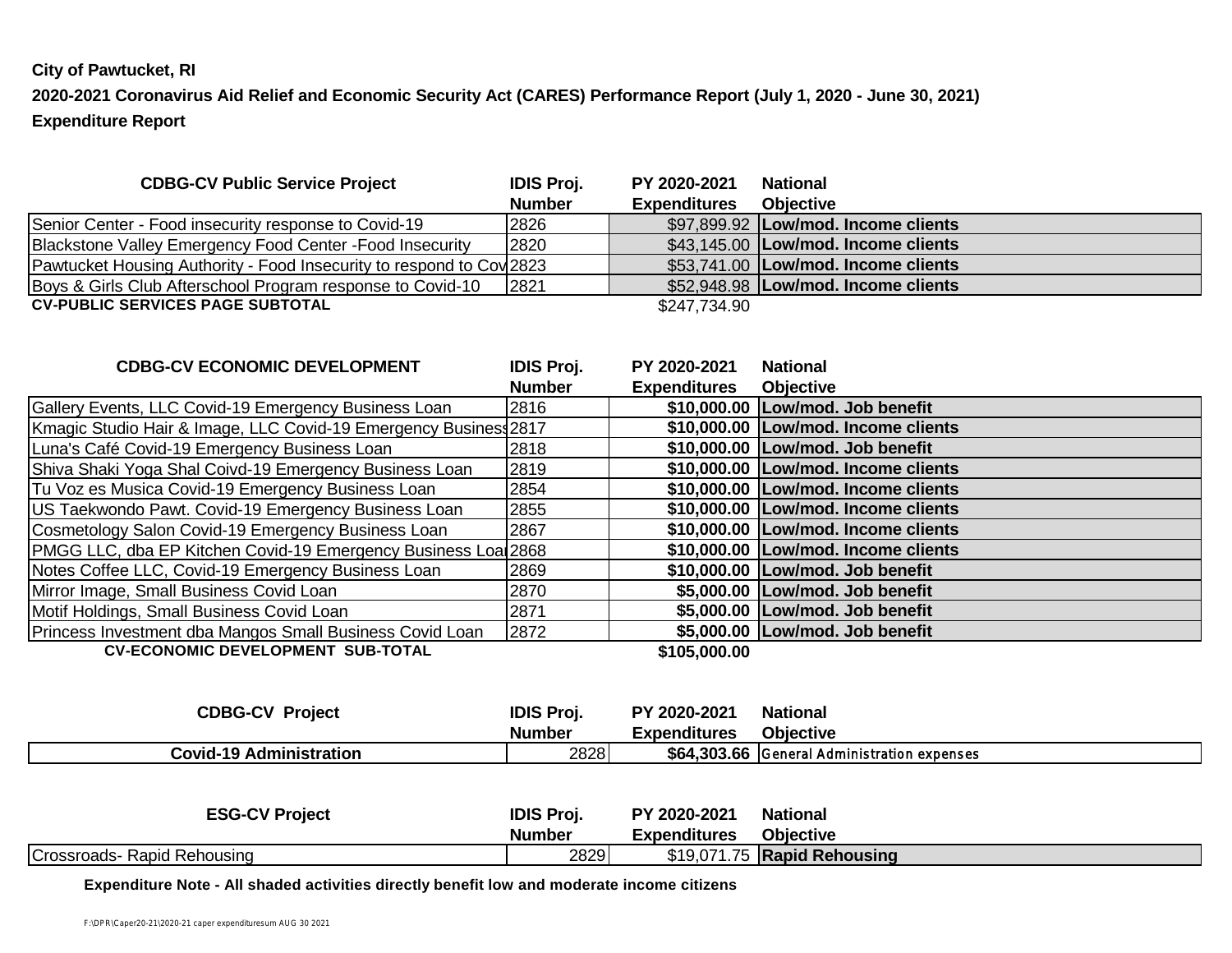## **CDBG Category Expenditures - July 1, 2020 - June 30, 2021**

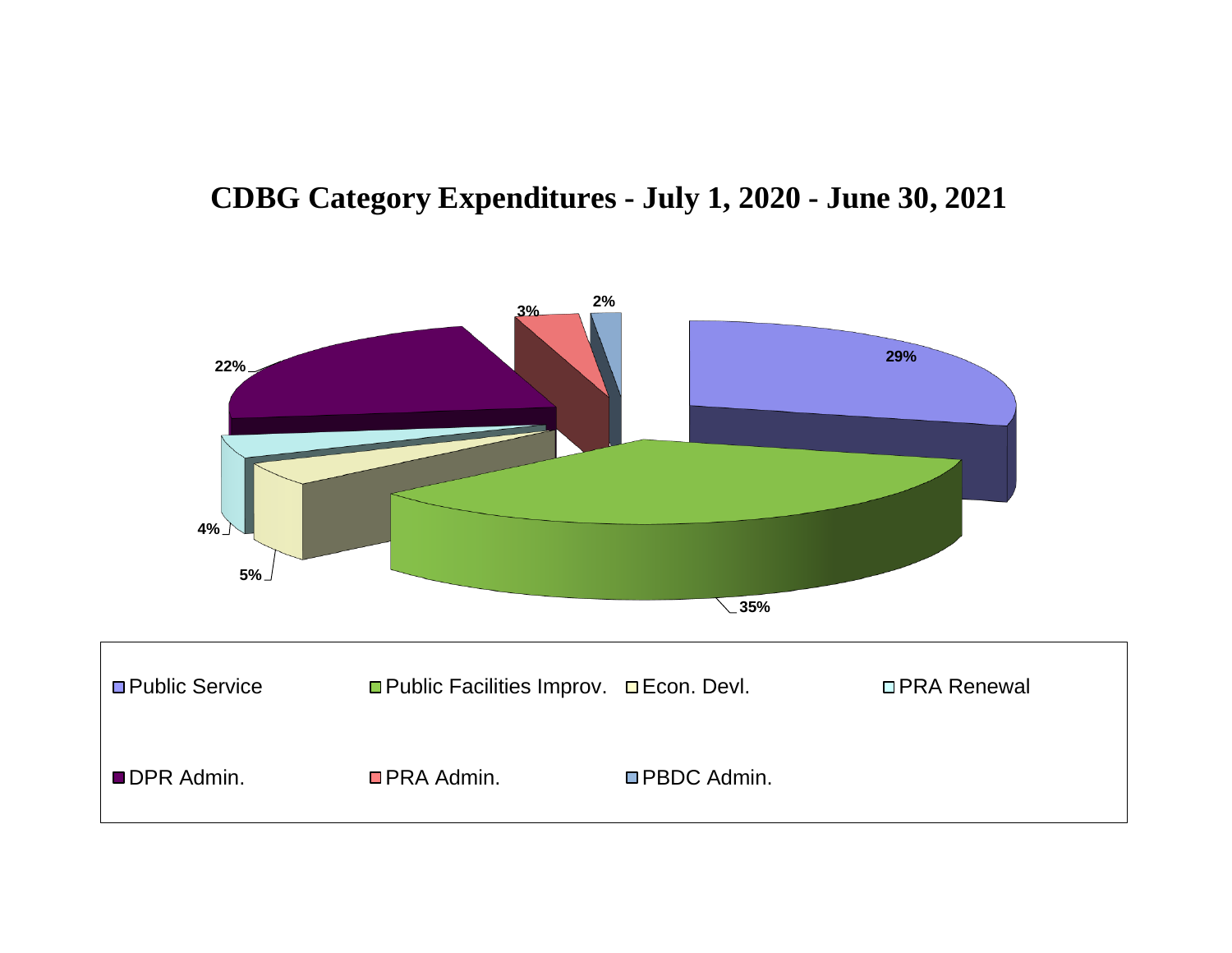## **CDBG Low/Mod Benefit Expenditure Calculation July 1, 2020 - June 30, 2021**



**■Low/Mod Benefit Expenditure ■Non Low/Mod Expenditure**